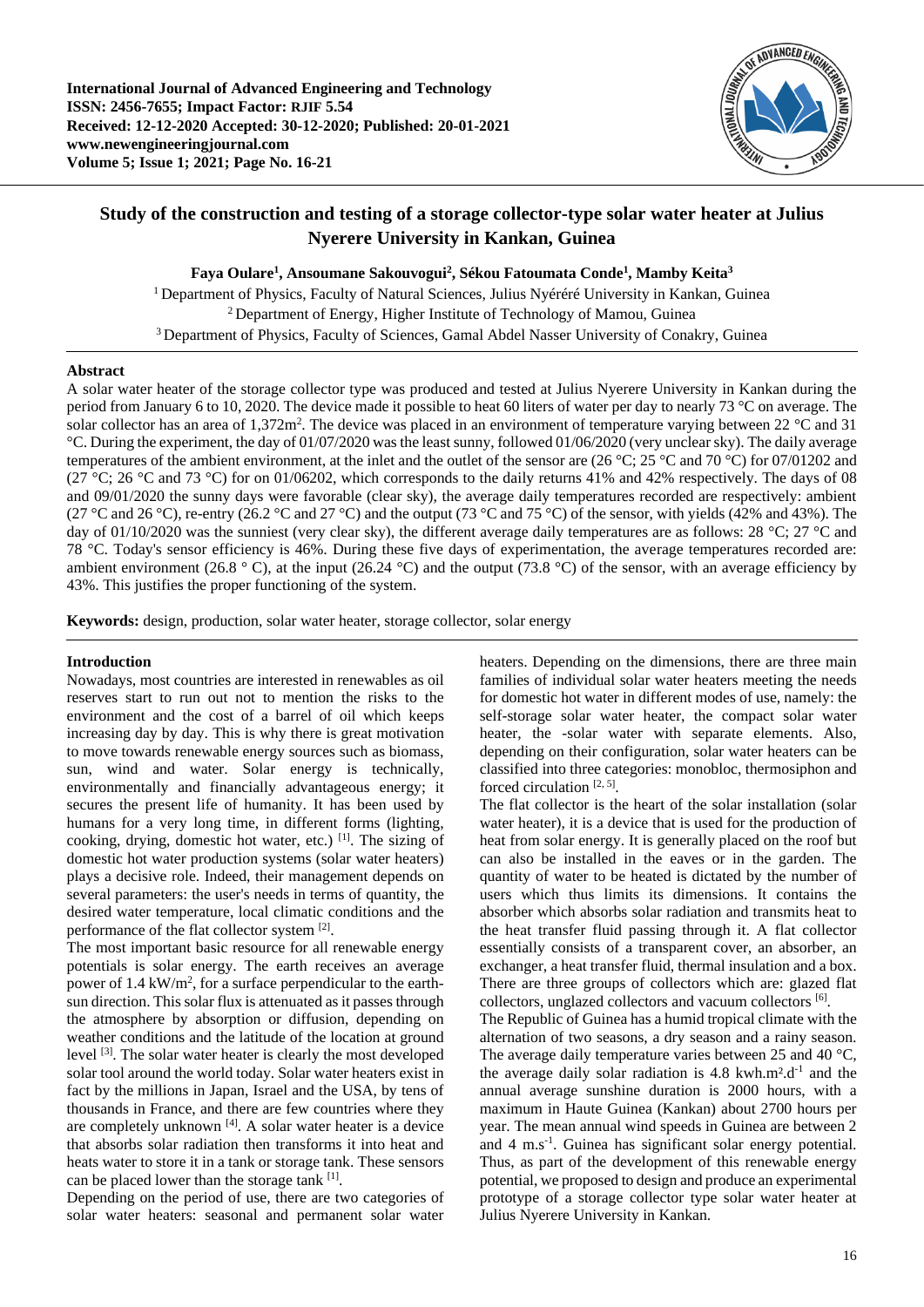# **Material and Method Material**

## **Presentation of the study area**

Located in the east of the country, the Prefecture of Kankan covers an area of  $11564 \text{ km}^2$ , with a population of  $472112$ inhabitants (2014 census) distributed among twelve (12) subprefectures plus the urban commune [7]. It is located 377 m above sea level and lies between 9°40 and 10°45 North latitude and 8°18 and 9°45 West longitude. Its climate is Sudano-Guinean with two seasons, a dry season ranging from November to April with the predominance of easterly winds and a rainy season ranging from May to October with rainfall decreasing from South to North. This rainfall rarely exceeds 1200 mm and in general, it varies between 800 and 1500 mm per year, with a maximum in August. The annual average temperature is around 26 °C with an average maximum of 32 °C and an average minimum of 20 °C. In recent years a maximum temperature of over 40 °C has been recorded. The wind regime in Kankan is characterized by four types of wind depending on the time of year with varying directions seasonally [8].

#### II.1.2 Materials and production equipment

The different materials used for making the device are: metal sheet, black paint, copper pipe, glass, sawdust, two barrels and wood (rafters and planks). The working and measuring equipment are: welding and carpentry equipment, painting, a ruler, a centimeter, a GPS and a thermometer.

#### **Method**

## **Hypotheses**

The methodology followed for this study obeys a certain number of hypotheses, namely: the flow of water within the sensor is one-dimensional, the thermo-physical properties of the materials used are constant, the sensor is only the seat of transfer heat, the absorber is thick to absorb almost all of the incident radiation, the temperature of the water at the outlet of the sensor is close to that of the absorber and the temperatures of the various solid media are uniform in a perpendicular plane direction of flow (steady state).

#### **Implementation of the device**

The sensor consists of the absorber, coil, glazing, insulation and frame. Thus, the absorber is made of sheet metal painted matt black according to the dimension of the frame 4 mm thick, 2 m long and 0.90 m wide; the coil is made of copper pipe (conduction coefficient K = 387W/m. $\mathrm{K}$ ) at 600 $\mathrm{K}$ <sup>[9, 10]</sup> with a total length of 22 m and a diameter of 14mm; the glazing is made up of two pieces of glass 4mm thick, each 0.98 m long and 0.70 m wide, or an area of 1.372 m2; the insulation is made from sawdust; the frame is made of red wood with dimensions of 2.1m in length, 0.705m in width and 8.5cm in height. There are four legs, the front ones are longer than the rear ones.

As for the hot water storage tank, it consists of two metal drums nested one inside the other, separated by 5 cm, the space between these two drums is filled with sawdust to ensure insulation. The inner barrel has a diameter of 58cm and a height of 88cm. The outer barrel has a diameter of 67cm and a height of 98cm. The material for the realization was bought in the market of the urban commune of Kankan.

#### **Experiment**

The daily charge of the storage tank is 60 liters of water. Thus, two mercury thermometers graduated from 0 to 100 °C

and 0 to 200 °C respectively, made it possible to follow the variation in the temperature of the ambient medium, of the water at the inlet and at the outlet of the sensor; an electronic chronometer made it possible to evaluate the time and a Global Position System (GPS) made it possible to locate the point of installation of the device (latitude in relation to the equator 10°30', longitude 9°45' West, altitude 390 m and oriented to the south).

## **Principle of the physical phenomenon of the solar water heater**

The principle of the physical phenomenon of the solar water heater is based on the three modes of heat transfer: conduction, convection and radiation.

The flux of solar radiation arriving on the glazing passes through it in large part and reaches the absorber where it is partially absorbed. It heats up and emits heat towards the glazing which returns part of it to it. Thus, the glazing and the absorber are in mutual radiative exchange.

The regime being and we are studying the heat exchange of the absorber with the outside, at equilibrium the heat balance is determined by relation  $1^{[11]}$ .

$$
\Phi_a = \Phi_u + \Phi_p \tag{1}
$$

The value of the absorbed flux  $(\Phi_a)$  per unit area of the collector is given by formula 2.

$$
\Phi_{a} = \frac{\alpha_{a} \cdot \tau_{v} \cdot G}{1 - \rho_{v} \cdot \rho_{a}} \tag{2}
$$

The lost flux  $(\Phi_p)$  is characterized by two quantities (flux lost by the front of the sensor  $\Phi_{\text{pav}}$  and that lost by the rear  $\Phi_{\text{par}}$ ). It is determined by formula 3.

$$
\Phi_{\rm p} = \text{K.}(\text{T}_{\rm a} - \text{T}_{\rm ex})\tag{3}
$$

The useful flux  $(\Phi_u)$  is determined by relation 4 <sup>[12]</sup>.

$$
\Phi_{\mathbf{u}} = \dot{m}_{\mathbf{f}} \cdot C_{\mathbf{f}} \cdot (T_{\mathbf{f}s} - T_{\mathbf{f}e}) \tag{4}
$$

The instantaneous efficiency of the flat collector, which determines its thermal performance, is calculated by relation 5 [13] .

$$
\eta = \frac{\Phi_{u}}{S_{C}.G} = \frac{\dot{m}_{f}.C_{f}.(T_{fs}-T_{fe})}{S_{C}.G} = \frac{\alpha \tau_{v}.G - K(T_{a}-T_{ex})}{S_{C}.G}
$$
(5)

When the incident solar radiation flux becomes weak (in the case of a cloudy sky, for example) the instantaneous efficiency can become zero. The value of the incident solar radiation flux corresponds to the threshold radiation, determined by relation 6.

$$
G_{s} = \frac{K(T_{a} - T_{ex})}{\alpha_{a} \tau_{v}}
$$
\n
$$
\tag{6}
$$

When the solar radiation becomes too intense and the circulation of heat transfer fluid suddenly stops, the instantaneous efficiency becomes zero and the absorber reaches a limit temperature  $T_{li}$ , given by formula 7.

$$
T_{li} = T_{ex} + \frac{\alpha_a \cdot \tau_v \cdot G}{K}
$$
 (7)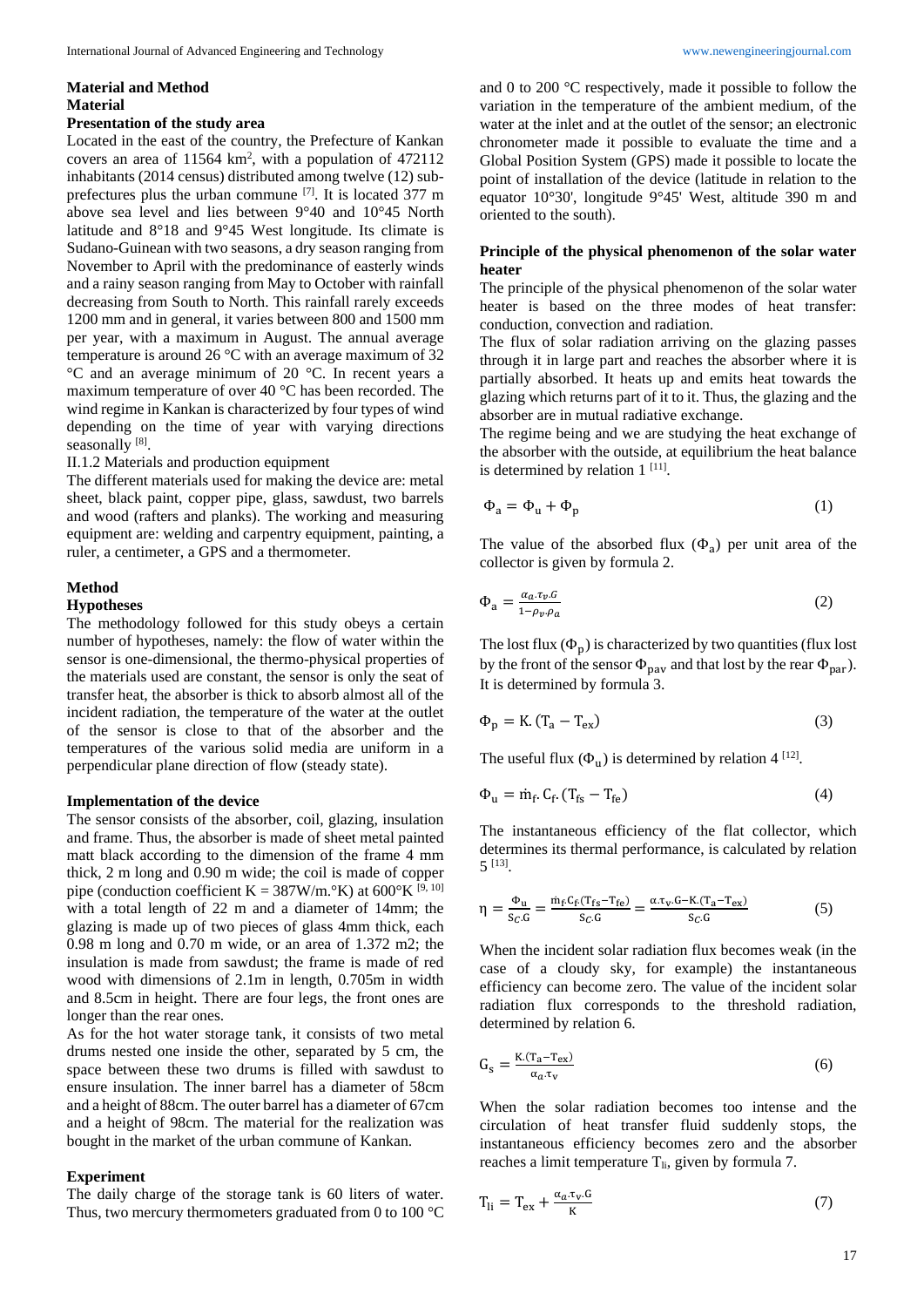## **Or**

 $\rho_a$ : Reflection coefficient of the absorber;  $\rho_v$ : Coefficient of reflection of the glass;  $\alpha_a$ : Absorption coefficient of the absorber;  $\tau_v$ : Glass transmission coefficient; G: Global radiation in (W/m<sup>2</sup>); T<sub>a</sub>: Absorber temperature in ( $\degree$ C); T<sub>ex</sub>: Temperature of the external environment in ( °C); K: Global conductance of losses in  $(W/ {}^{\circ}C)$ ;  $\dot{m}_f = \rho_{eau}$ . V<sub>eau</sub>: Mass flow

rate of the heat transfer fluid in (kg/s);  $\rho_{eau} = 1000 \text{ kg/m}^3$ : Density of water; Veau: Volume of water stored in the tank in (m<sup>3</sup>);  $C_f = 4200$  J/kg. °K: Specific heat of the fluid;  $T_{fs}$ ,  $T_{fe}$  et  $T_{li}$ : Fluid outlet and inlet temperatures and limit in ( $°C$ ); η: Instantaneous efficiency in (%); S<sub>c</sub>: Collector area in  $(m^2)$ .

The steps for making the solar collector are shown in fig 1.



**Fig 1:** Steps in building the solar collector

## **Results and Discussions Results**

The various results obtained during this study relate to the meteorological parameters (temperature and solar irradiation

of the site) and the temperature variations of the ambient environment, of the water at the inlet of the sensor and at the outlet of the sensor. These results are illustrated by the following curves.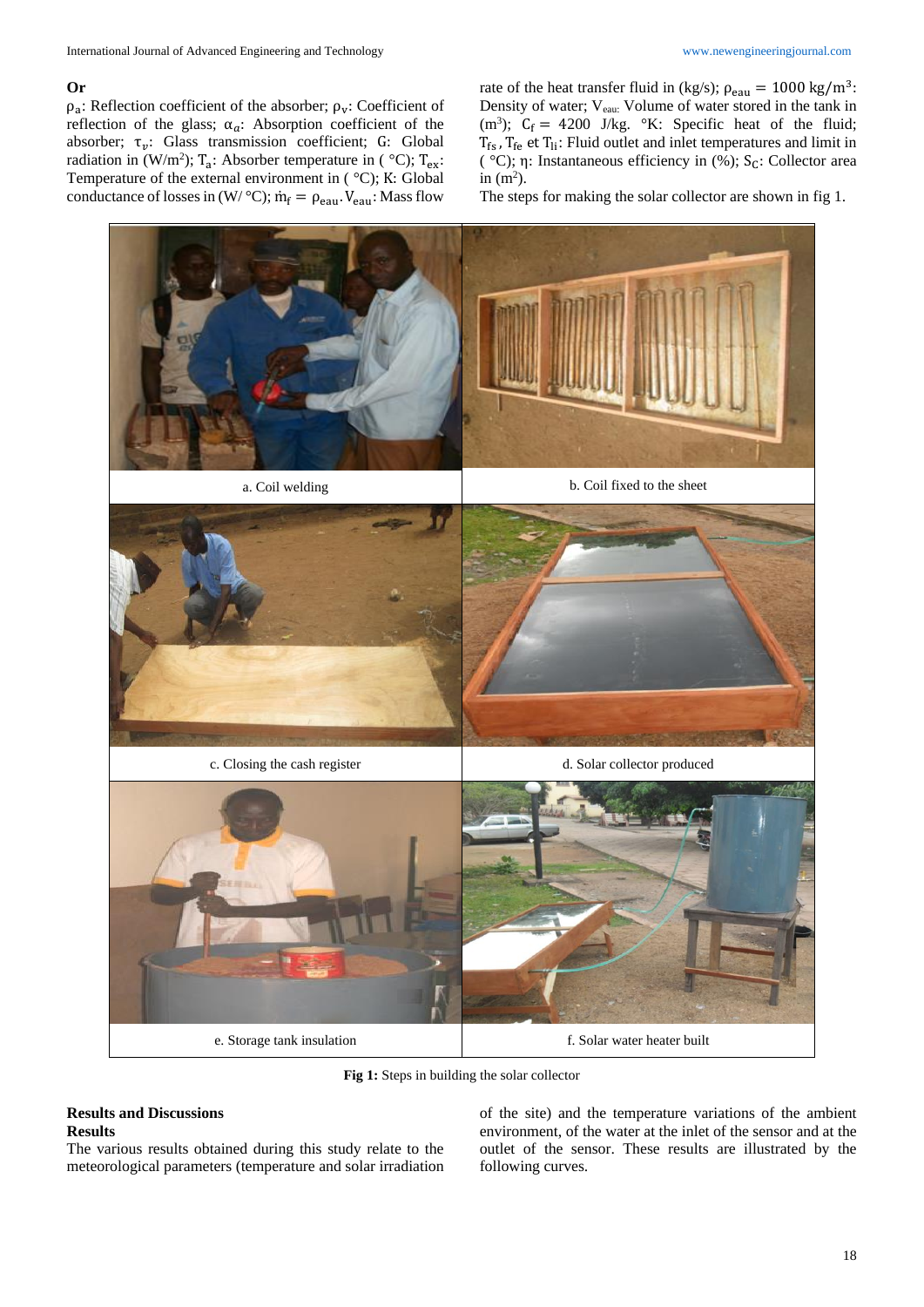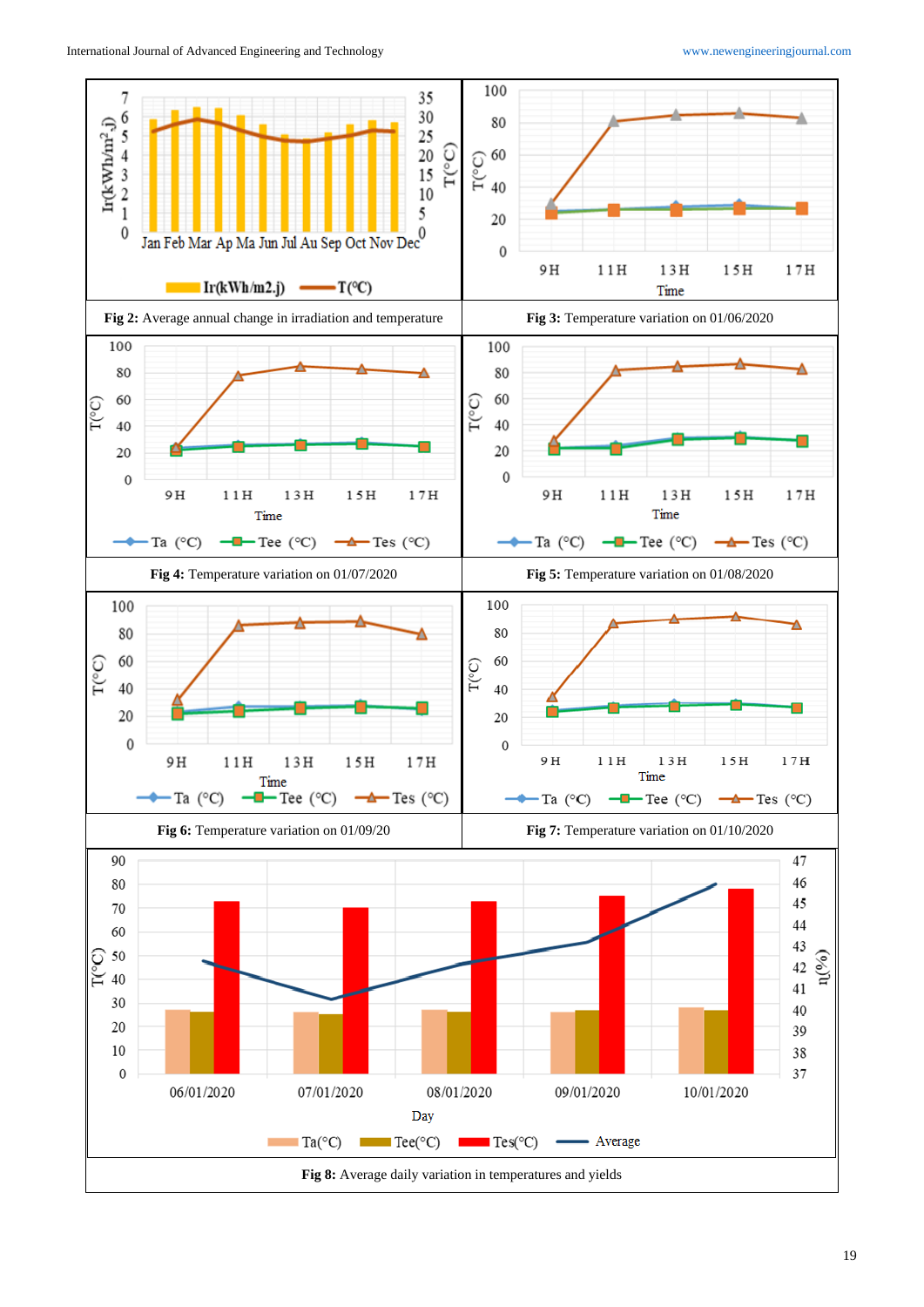## **Discussions**

#### **Temperature and irradiation of the site**

The average annual variations in temperature and irradiation at the site depend on the two seasons of the year (dry and rainy). The lowest values are observed during the rainy season (June to August). They vary from 23.66 °C (4.85 kWh/m<sup>2</sup>.j) to 29.41 °C (6.51 kWh/m<sup>2</sup>.j) in August and March respectively, with annual averages of 26.16 °C and 5.75 kWh/m<sup>2</sup> .d (Fig 2). The variation of these meteorological parameters has an influence on the performance of the sensor [13] .

## **Temperature and efficiency of the experimentation process**

Fig 3 to 7 show that, during the prototype experimentation period (January 6 to 10, 2020), the evolution of the temperature variation in the ambient environment, at the entry and exit of the sensor was a function of days and hours (9 a.m. to 5 p.m.). During this period, the daily temperature variation curves in the ambient environment and the water temperature at the inlet of the sensor are relatively confused from 9 am to 5 pm. The minimum and maximum values during the process are: ambient environment (22 °C and 31 °C) and sensor reentry (22 °C and 30 °C). The averages are 26.8 °C and 25.84 °C respectively.

The curves of daily variations in water temperature at the outlet of the sensor have the same trends, with a low value of 24 °C recorded on 01/07/2020 at 9 a.m. From 11 a.m., there is an increasing variation in temperature for the five (5) days of the experiment, which varies from 78 °C to 87 °C depending on the day. The maximum temperature values at the output of the sensor were recorded from 13 to 15 h, which varies from 85 °C to 92 °C depending on the day. This is the period when solar radiation is very intense and perpendicular to the plane of the collector.

Fig 8 shows that the day of 01/07/2020 was the least sunny, followed 01/06/2020, with a very cloudy sky. The daily average temperatures of the ambient environment, at the inlet and the outlet of the sensor are  $(26 °C; 25 °C)$  and  $70 °C$  for 07/01202 and (27 °C; 26 °C and 73 °C) for on 01/06202, which corresponds to the daily returns 41% and 42% respectively.

On 08 and 01/09/2020, the sunshine was favorable with a clear sky, the average daily temperatures recorded are respectively: ambient (27 °C and 26 °C), re-entry (26.2 °C and 27 °C) and the output (73 °C and 75 °C) of the sensor, with yields (42% and 43%). The day of 01/10/2020 was the sunniest with a very clear sky, the different average daily temperatures are as follows: 28 °C, 27 °C and 78 °C. Today's sensor efficiency is 46%. During these five days of experimentation, the average temperatures recorded are: ambient environment (26.8 °C), at the input (26.24 °C) and the output (73.8 °C) of the sensor, with an average efficiency by 43%. This justifies the proper functioning of the system. This performance can be improved by the choice of a better quality absorber, the good adhesion of the storage tank to the absorber and by the addition of a selective coating on the absorber<sup>[14]</sup>.

## **Conclusion**

Analysis of the various results obtained by these series of tests shows that during the collection period of solar radiation and in the vicinity of ambient temperature, the solar water heater produced has an acceptable efficiency of around 40%.

It emerges from these results that the performance of a flat solar collector is influenced by the external parameters (sunshine and ambient temperature), the position parameters (orientation, inclination and location of the collector) and the construction parameters (absorber, surface selective, insulating and heat transfer fluid).

The contribution of such a device to the production of hot water and to energy saving is very interesting and its profitability is satisfactory because it reduces the consumption of firewood and fossil fuels which cause the emission of gas. Greenhouse effect. The popularization of the prototype produced could constitute an element in the fight against deforestation, drought and atmospheric air pollution locally.

## **References**

- 1. Fanomezantsoa Mialinirina, Conception et réalisation d'un chauffe-eau solaire à moindre coût, Mémoire de Master, Université d'Antananarivo, 2017, 64.
- 2. Gama Fatiha, Chekired Fathya, Aouchiche Nedjma, Prof. CE Chitour Etude. conception et réalisation d'un chauffe-eau solaire. Étude technico-économique, Laboratoire de Valorisation des Energies Fossiles. E. N. Polytechnique, 2019, 49.
- 3. Enakli Said Ouali. Addad massinissa, Simulation d'une installation solaire pour la production d'eau chaude sanitaire et chauffage pour une maison individuelle, Mémoire de Fin d'Etudes, Algérie, 2013, 96.
- 4. Berchide Abdeslam. Etude et expérimentation d'un chauffe-eau solaire de type capteur-stockeur, Mémoire de Master, Algérie, 2011, 97.
- 5. Bouakaz A. Etude du potentiel d'énergie solaire thermique utilisé pour la production de l'eau chaude dans l'industrie agro-alimentaire, Mémoire de Magister, Université Hadj Lakhdar Batna, Algérie, 2012, 107.
- 6. Mauthner F, Weiss W. Solar Heat Worldwide: Market and Contribution to the Energy Supply, Germany, AEE Intec, 2014, 201262.
- 7. Institut Nationale de la statistique (INS), résultat préliminaire du 3ème recensement général de la population et de l'habitat de la Guinée, 2014, 15.
- 8. Bilivogui Bada. et kalivogui Barrè, étude du changement climatique dans la préfecture de Kankan. Mémoire de maitrise Université Julius Nyerere de Kankan, 2009, 65.
- 9. Touloukian YS. Thermal conductivity: metallic elements and alloys. Touloukian (Y.S.) series (éd.), Ho C.Y., Series technical ed. IFI/Plenum New York Washington, 1970, 1.
- 10. Michel Laurent et Pierre-Louis Vuillermoz, Conductivité thermique des solides, l'Institut Universitaire de Technologie et l'Institut National des Sciences Appliquées de Lyon, 29.
- 11. Sahnoune F, Belhamel M, Zelmat M. Etude comparative des performances thermiques d'un prototype de chauffeeau solaire pour deux sites algériens. Revue des énergies renouvelables. 2011; 14(3):481-486.
- 12. Touhami Baki, Mohamed Tebbal, Hanane Berrebah, Fatima Bougara. Etude des performances d'un chauffeeau solaire individuel installé à Oran, Conférences Sur Les Energies Renouvelables & Les Matériaux Avancés ERMA'19 – Relizane, Algérie le 16 et 17, 2019, 5.
- 13. Sami-Mecheri S, Belhamel M, Hamid A. Aït Messaoudène, Optimisation des surfaces de captation pour les installations solaires de chauffage d'eau